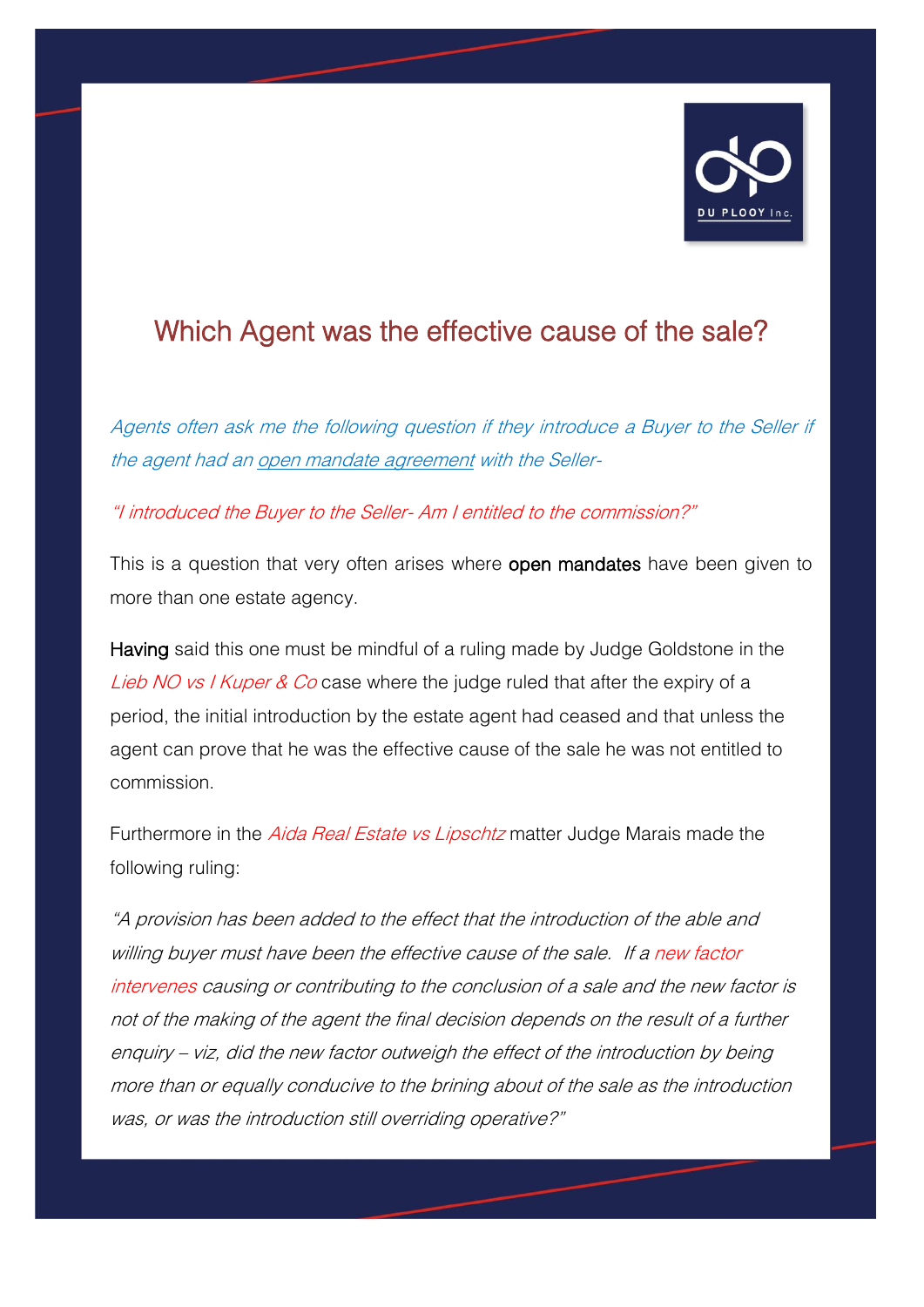

Furthermore in the matter of *Webranchek vs Lk Jacobs* and Co the judge made the following ruling when tasked with deciding on commission claims by competing agents:

"It was common cause that where a property is listed with several agents and they compete in trying to conclude a sale by the principal to a particular third party, it is not necessarily the agent who first introduces the purchaser, who is entitled to remuneration but the agent who is the effective cause of the transaction being completed…Situations are conceivable in which it is impossible to distinguish between the efforts of one agent and another in terms of causality or degrees of causation. In such situations it may well be...that the principal may owe commission to both agents…"

In following this decision the courts have also used the following words when considering these types of claims.

## Therefore:

In order to entitle an estate agent to commission on the sale of a property the agent who claims the commission bears the burden of proof and must show that:

- a) that had he/she not introduced the purchaser to the property, the sale would not have gone through, and
- b) there were no new factors causing or contributing to the conclusion of a sale
- c) that his/her introduction was the direct and effective cause of the sale
- d) that the agent's actions was a direct result to conclude the sale and also assisted the buyer throughout the transaction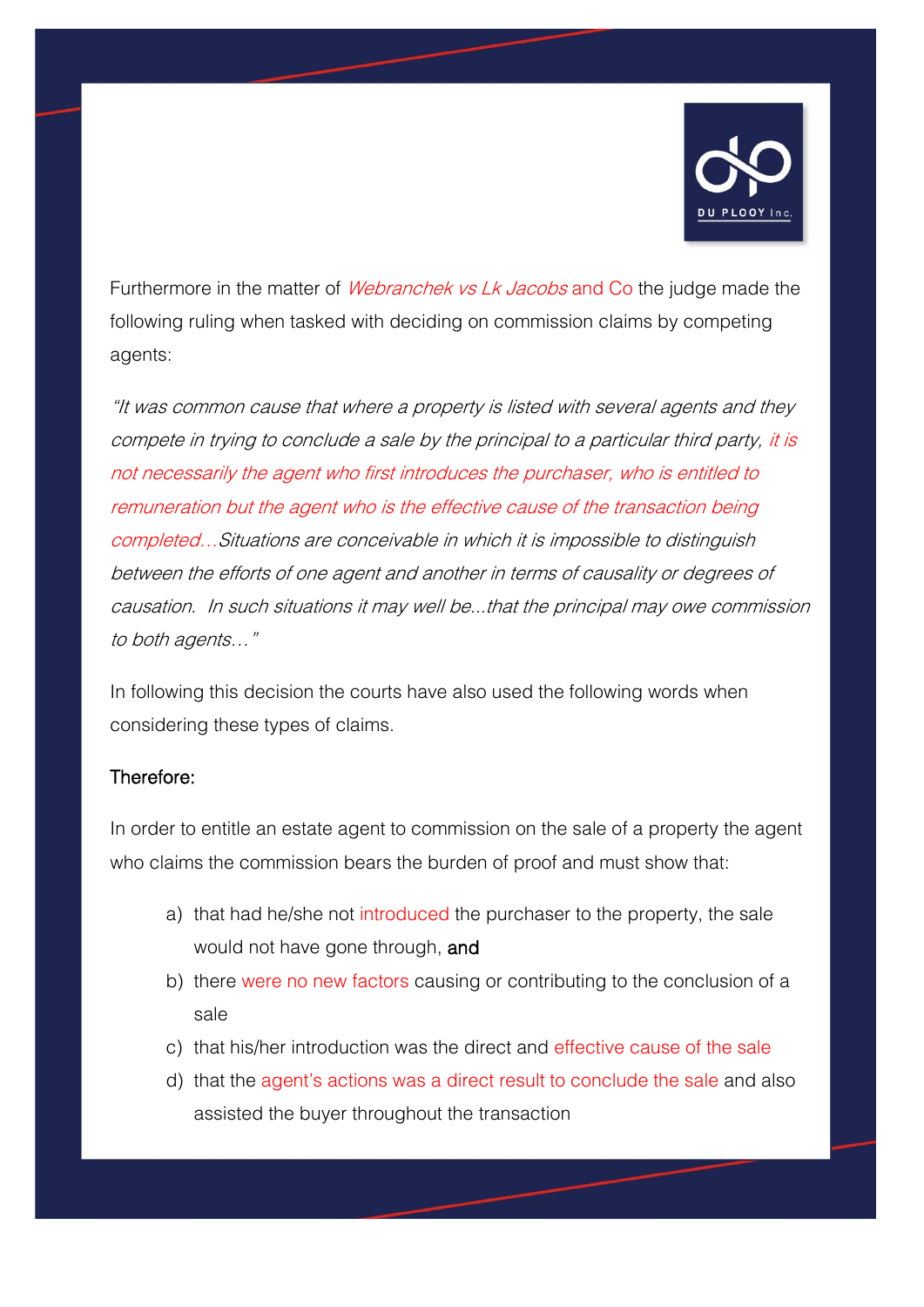

e) that the agent acted in terms of the mandate agreement.

## Conclusion:

- Be sure that you are the effective cause throughout the sale transaction between the seller and the buyer and that no new factors stalled and or prohibited you with this relationship between the seller and the buyer before you can claim your commission.
- The onus is on the agent to prove that he/she was the effective cause of the sale transaction.
- That the commission the agent claims is agreed between the agent and the seller-it can be proved by the agent ( I often ask agents for this "open mandate agreement" and then they say we "had an oral agreement" – It will be very difficult to claim your commission on an oral agreement-
- I also see many mandate agreements where the commission clause is not completed of left open, as it will be "negotiated later" it will be very difficult to claim commission if no commission percentage was agreed to in the mandate agreement
- Do not leave the door open- Stay away from the following phrases- "We will calculate our commission when we find a buyer"-rather calculate and agree your commission upfront to be able to claim your commission for the work you have done and do this in writing signed and accepted by the seller.